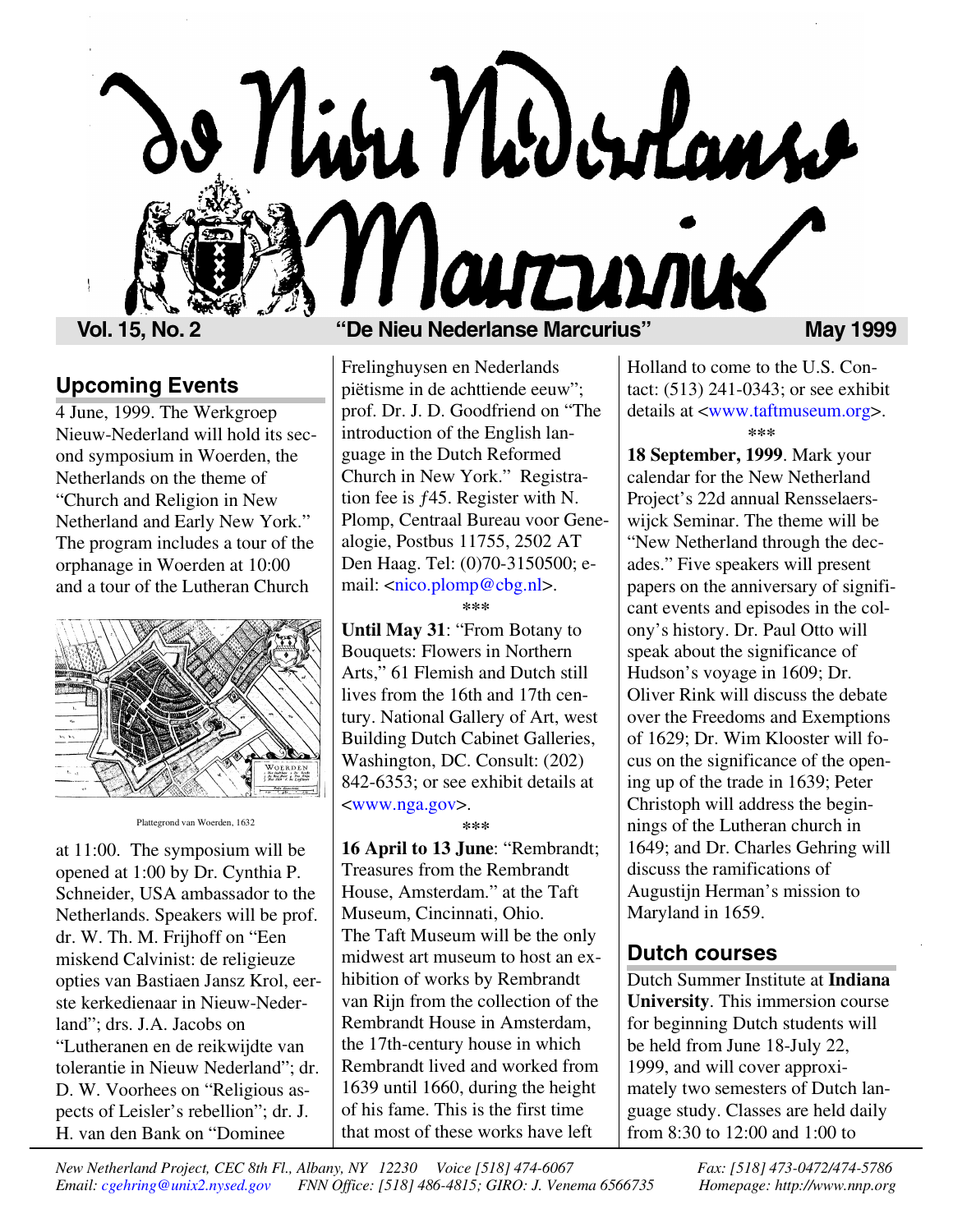# **De Nieu Nederlanse Marcurius** • **2**

3:15. There are no prerequisites for the course. For information about the program, contact Inge vander Cruysse, Indiana University Bloomington, Ballantine Hall 644, Bloomington, IN 47405. Tel: [812] 855-7173; fax [812] 855-8927; email: [ivanderc@indiana.edu](mailto:ivanderc@indiana.edu) **\*\*\***

**Amsterdam/Maastricht Summer University** (August 2-27, 1999) and the Boswell Institute of the University of Utrecht (July 19 to August, 1999 (application deadline July 5), and August 9 to August 27, 1999; (application deadline July, 26). For the first mentioned, contact the Amsterdam/Maastricht Summer University, P.O.Box 53066, 1007 RB Amsterdam, the Netherlands. Tel: +31 - 20- 6200225; fax: +31- 20-6249368; email: [office@amsu.edu](mailto:office@amsu.edu) For the Boswell Institute courses, contact James Boswell Instituut, Bijlhouwerstraat 6, 3511 ZC Utrecht Utrecht; tel: +31-30- 2538666; fax: +31-30-2538686; email: [james.boswell@jbi.ruu.nl](mailto:james.boswell@jbi.ruu.nl) **\*\*\***

**Antwerp University** also has an intensive Dutch summer program from July 18-30, 1999, with courses at three levels. For information, contact Universiteit Antwerpen, Centrum voor Taal en Spraak, Universiteitsplein, B-2610 Antwerpen, Belgium. Phone: +32 3 827 4844; fax: +32 3 825 2167; email: [centrum@uia.ua.ac.be](mailto:centrum@uia.ua.ac.be)

**\*\*\***

Finally, the **Katholieke Universiteit Leuven**, Instituut voor Levende Talen, announces a Dutch summer course with five levels from July 30 to August 26, 1999. Deadline for registration is June

30, 1999. Contact Instituut voor Levende Talen, Dekenstraat 6, B-3000 Leuven, Belgium. Tel: +32 16 32 56 60. Fax: (016) 32 56 56. email: [zomercursus@kuleu](mailto:zomercursus@kuleuven.ac.be)[ven.ac.be](mailto:zomercursus@kuleuven.ac.be)

#### **News**

The New Netherland Project is the recipient of a grant from the Prins Bernhard Foundation of the Netherlands. The amount received, ƒ50,000 or approximately \$25,000, is for the transcription and translation of Council Minutes, 1656- 1658, volume VIII of the series *New Netherland Documents*. The funds received will be used to match the NNP's National Endowment for the Humanities grant. The Prins Bernhard Foundation is considered the most important foundation of the Netherlands. It is a major contributor to the arts, humanities, sciences, cultural education, historic and nature preservation in the Netherlands. The Prins Bernhard Foundation contributes more than \$14,600,000 to nearly 3000 projects annually.

**\*\*\***

The Albany Institute of History and Art will be closed two years for major renovations beginning April 30, 1999. The library staff will respond to research requests addressed through the mail to the AIHA at 125 Washington Ave, Albany, NY 12210

**\*\*\***

The Brooklyn Historical Society will also be closed until the spring of 2001 for renovations. The library will be closed for researchers. The museum will remain active, however, featuring various Brooklyn authors, historians and walking tours as well as traveling exhibits throughout the borough of Brooklyn. In addition, their education program will continue. Contact: (718) 624-0890.

#### **Publications**

Lucas Ligtenberg, *De Nieuwe Wereld van Peter Stuyvesant. Nederlandse voetsporen in de Verenigde Staten*. Uitgeverij Balans, Amsterdam, 310 pages. Price ƒ39,90. This book describes the lasting effect the Dutch have had in America. Not only do we see



traces in New York and Albany, but also in eight American towns named Amsterdam, two named Nederland and in the Dutch enclave Barneveld, NY. Anyone who is interested in purchasing the book for \$20 plus \$3 postage can do so by contacting the author via email: [lucasligt@yahoo.com](mailto:lucasligt@yahoo.com)

**\*\*\***

Dr. Claudia Schnurmann of Göttingen University has contributed two valuable publications to our knowledge of the Atlantic world of the 17th century: *Europa trifft Amerika. Atlantische Wirtschaft in der Frühen Neuzeit*, 1492-1783.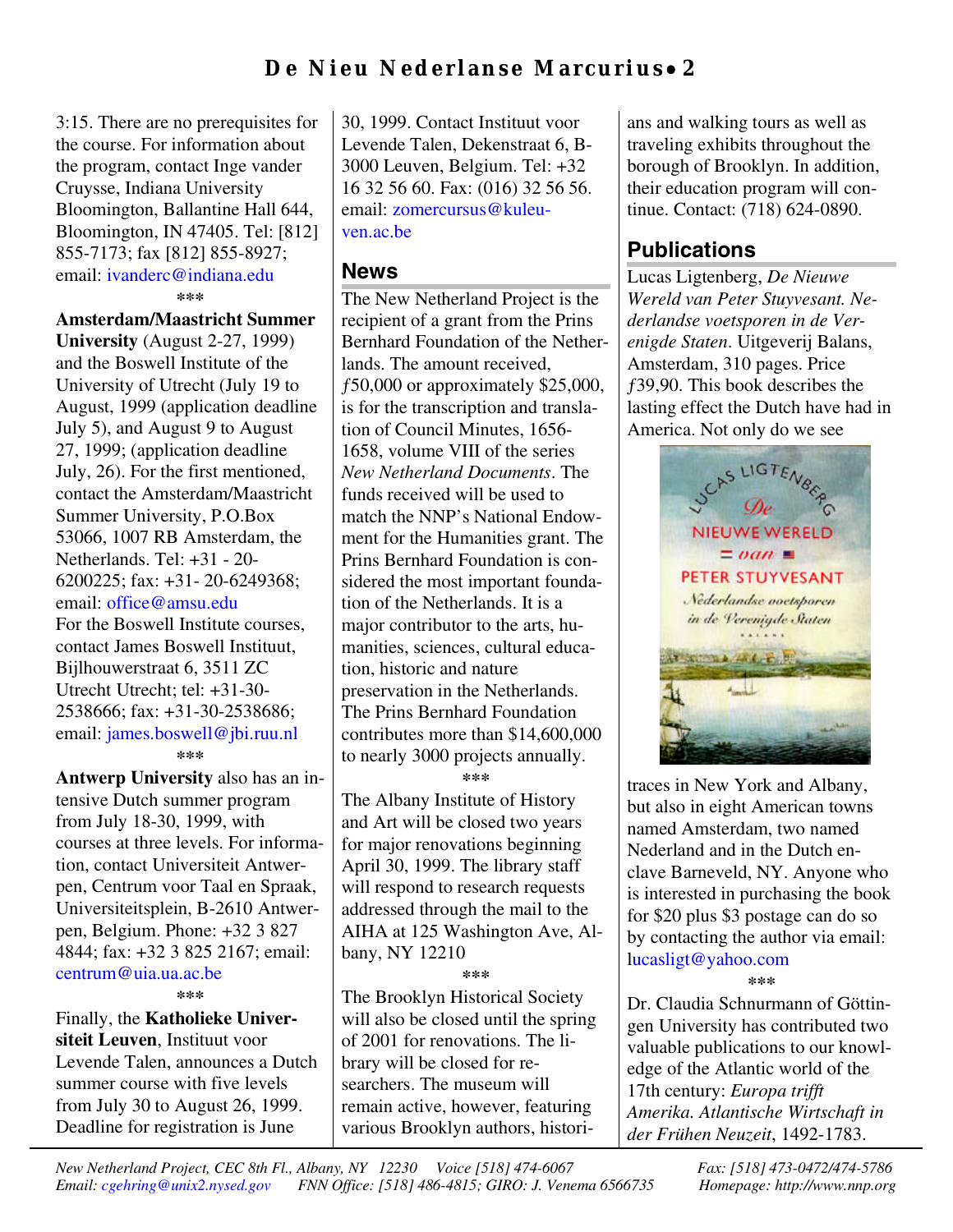### **De Nieu Nederlanse Marcurius** • **3**

Frankfurt am Main, 1998; and *Atlantische Welten. Engländer und Niederländer im amerikanisch-atlantischen Raum, 1648-1713*. Köln, Weimar, Wien, 1998 **\*\*\***

*Records of the Reformed Protestant Dutch Church of Flatbush, Kings County, New York*, translated by David W. Voorhees, containing the 17th-c. records of the Dutch Reformed Church on western Long Island. Send \$60 check or money order payable to The Holland Society of New York, 122 East 58th Street, New York, NY 10022.

**\*\*\***

"Writing/Righting Dutch Colonial History" by **Joyce D. Goodfriend** in *New York History*, January 1999. A must read for anyone interested in countering the marginalization of the Dutch in histories of America. Goodfriend (author of *Before the Melting Pot: Society and Culture in Colonial New York City, 1664-1730*) provides an thorough overview of the latest books, articles and dissertations on the Dutch colonial experience in the mid-Atlantic region of North America.

#### **Websites**

Recently students from Bethlehem Middle School in Delmar and Albany's Philip Livingston Magnet School sailed up the Hudson aboard De Halve Maen. They carried with them laptop computers connected to the internet which enabled them to communicate their experiences with students in the Netherlands. Check out the American site and the Dutch counterpart to see how educational such electronic tools can be.

*Bethlehem Middle School*: <www.wizvax.net/breilly/his[tory/Halfmoon/halfmoon.htm>](http://www.wizvx.net/breilly/history/Halfmoon/halfmoon.htm) *Basisscholen in Weststellingwerf*: [<www.gco.nl/tyr>](http://www.gco.nl/tyr)

# **News from the FNN**

On April 7, the first Chapter of the FNN was inaugurated at an event at the Netherlands Embassy in Washington, D.C. The event was held in conjunction with the Smithsonian Institute, featuring a talk by food historian Peter Rose, a trustee of the FNN, on Dutch foodways in the Middle Colonies. Dr. Charles Gehring, Director of the NNP, spoke about the Project's ongoing work, providing documentary evidence for researchers such as Peter Rose. Dr. Gehring then introduced **Coen Blaauw**, a trustee of the FNN, who is the coordinator of the new chapter. The event was very well attended and generated much interest in the endeavors of the NNP and the FNN, who acquired a number of new members that evening. The Friends thank Ms. Marion Derckx and the Netherlands Embassy for arranging this opportunity and for their great hospitality. Those in the Washington area who are interested in joining the chapter may contact Coen Blaauw at 202-547-3686/fax 202- 543-7891, or by email at [<coenblaauw@aol.com>](mailto:coenblaauw@aol.com). According to the Friends' Bylaws, any group of ten or more located outside of the State of New York may form a Chapter with the approval of the Friends' Board of Trustees. Please call or write to the Friends' office for further information. **\*\*\***

On Saturday, May 1, 1999, Ms. Shirley Dunn received the Alice P. Kenney Award at a ceremony held in the garden of the Quackenbush House, the oldest existing structure in Albany and one of the finest remaining examples of Dutch urban architecture in the nation. Mr. Peter Paulson, FNN president, welcomed the gathering and thanked events chair Dorothy Holt and her committee for organizing the event. Among those present was NYS Assemblyman Paul Tonko. Mr. Paulson congratulated Ms. Dunn and presented her with the Alice P. Kenney Award, consisting of a check and a silver replica of a 17th-c. Dutch medallion. The award was established and endowed as a memorial to Alice P. Kenney, one of the pioneer researchers and writers on early Dutch history of New York, by her mother. The Awards Committee chose Ms. Shirley Dunn, a resident of East Greenbush, New York, for her long and continuing scholarship pertaining to the Dutch in America. In accepting the Award, Ms. Dunn praised the NNP's work, noting that its translations are invaluable to scholars, and provide a much needed focus on the Dutch history of the area. Ms. Dunn announced that her book *The Mohicans and Their Land* is now in its third printing and is at work on another, which goes beyond the Dutch period but not beyond the Dutch influence. Later in the day, many joined a private tour of the replica of the *Half Moon*, which was on a visit in Albany. The FNN thank the crew for generously sharing their knowledge and hospitality. **\*\*\***